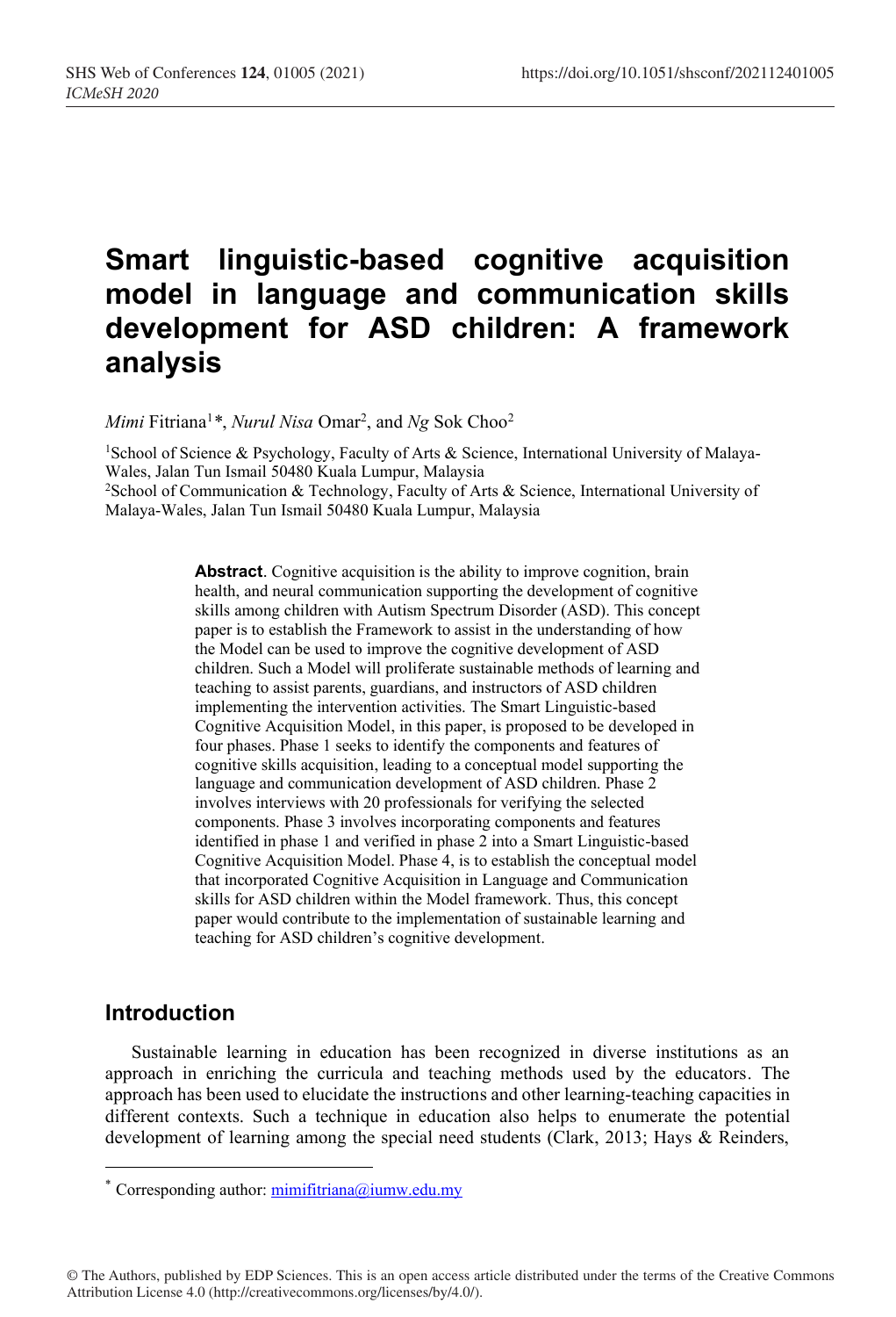2020). In Malaysia, various strategies have been conducted to implement an inclusive sustainable learning in education system to help parents and guardians, teachers and other professionals managing ASD children through autism education. However, such an inclusive education system needs to be complemented by the support of a comprehensive education to help ASD children develop their cognitive and skills ability (Frith & Happe, 1994; Jones, 2014; Krog, 2010; Spain et al., 2017).

A cognitive acquisition programme has been implemented to examine the impact of the activity program in classrooms. Cognitive acquisition derives from the basic idea that learning arises when a person interacts with stimulation. Such stimulation from sensory capacity initiates thinking ability and stimulates language regulation and communication production to eventually improve learners' language development and communication skills (Laurent et al., 2004; Karen et al, 2008). Stimulation-based intervention programme also helps improve neurological function to connect the brain areas of the learners (Kong, 2010) and is accessible for any given task. It uses developmental activities and provides a level of immediate improvement (Dennison, 2003; Kosmas et al., 2019). The current cognitive acquisition activities could address a wide range of academic and behavioural issues (Dennison, 2003), which initiate motoric activities. However, there are limited studies that measured its effect on the language and communication skills development induced in children with ASD (Lindsay et al, 2013).

Early research scholars have shown the importance of physical movement in children's cognitive and functioning in stimulating the ability of their mental state which is regulated by the neural communication in the brain (Delacato, 1959, 1974; Kephart, 1975; Ayres, 1979). Other contemporary researchers have also found the integration of brain-muscles movement coordination for the ASD children when stimulated with pictures by the professionals in schools to reflect neural organization and to provide stimulation to neurological systems that are required for optimal development and functioning in cognitive and motor functions (Dennison, 2003; Fang et al., 2019; Have et al., 2018; Krog 2010; Jones, 2014; Skinner et al., 2009). As a result, mastering basic movement skills at an early age will ease further motor skill acquisition and increase learners' capacity through pleasant physical activity experiences (Jones, 2014; Sparapani et al, 2016). Such overwhelming findings invigorates the current paper to focus on framework analysis in its attempt to investigate language and communication skills acquisitions of ASD children through the use of an effective selected cognitive skills acquisition as easy access for the professionals to train others who require the use of such conceptual framework. However, the study does not involve the physical motoric function of the ASD children as the basic verbal intelligence technique, it rather uses the cognitive acquisition components which will be presented as the stimulation to represent the functions of verbal intelligence to be assessed through different use of reading, writing, pictures presentation, etc., for the effectiveness of the conceptual framework to develop. The concept paper will propose its research focus on the use of the effective components of cognitive acquisition movement-based learning that are related to language development and communication skills acquisition. In line with that aim, the current paper needs to propose a framework that includes instruction and lesson delivery of language and communication proficiency using Smart Linguistic-based Cognitive Acquisition techniques. The effectiveness of the established framework will be evaluated in terms of its performance, accuracy, and its reliability. It will certainly be a good start before developing a working system to assist parents and guardian of ASD children to be able to help their children in the instructions of the lesson delivery for teaching language and communication skills.

The effectiveness of cognitive acquisition stimulation in helping ASD children has been proven by various researchers, especially in their cognitive improvement (Frith & Happe,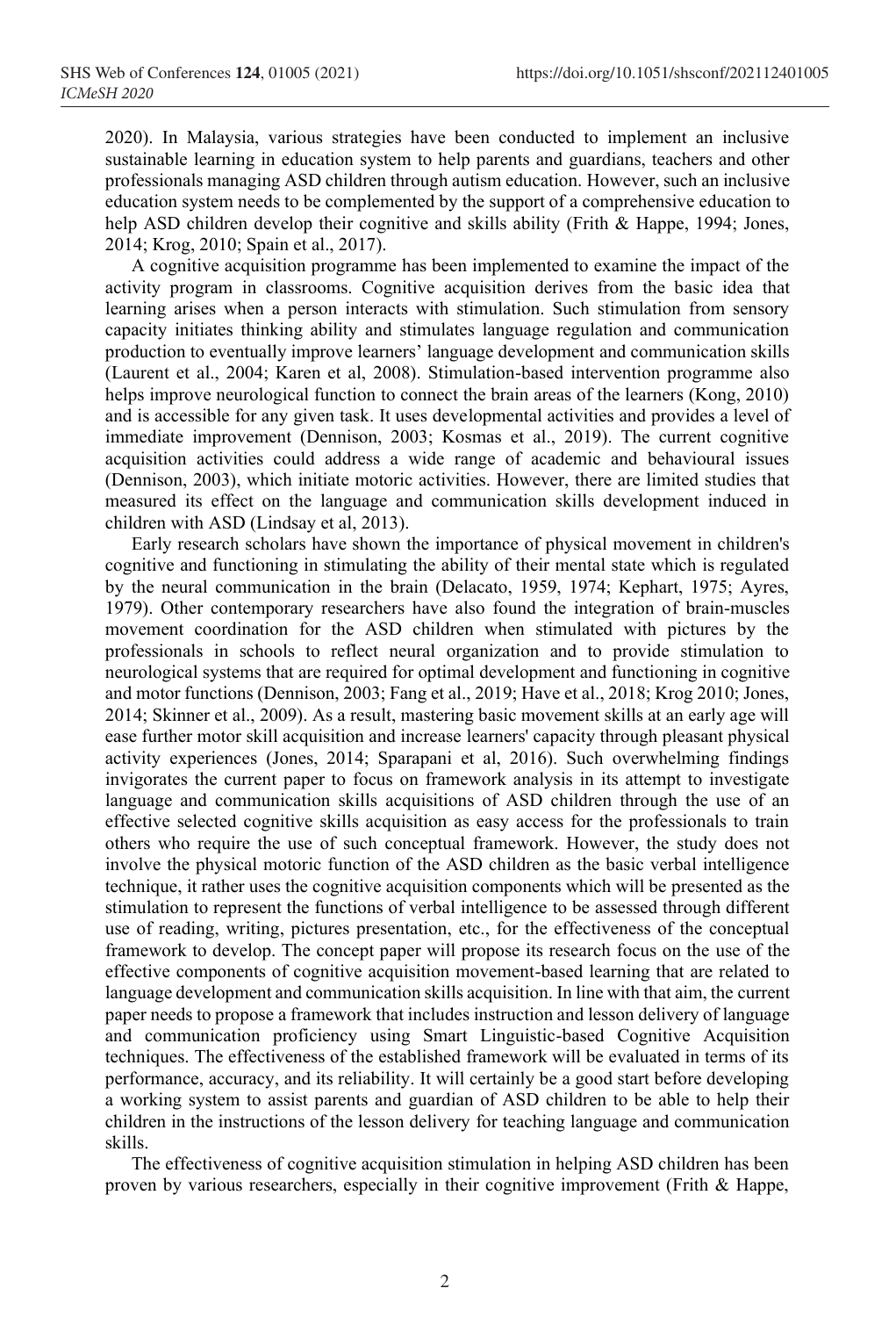1994; Jones, 2014; Krog, 2010; Abduh & Tahar, 2018) and the cognitive acquisition training provided for the ASD professionals has been immensely increased to help the ASD children engage more in their performance. Abduh and Tahar (2018) highlighted the importance of cognitive functions of ASD children in working memory where exercises and interventions were provided to the children in a pre- and post-quasi-experiment, indicating the success of exercises and interventions in Digit Span Memory and Spatial Memory Skills. The study extensively elaborated on the capacity of ASD children to improve their cognitive ability using cognitive acquisition interventions and exercises (Abduh & Tahar, 2018). Other studies also indicated the effectiveness of Cognitive acquisition intervention activities to improve language skills of ASD children. Several studies indicated the important use of advanced mobile technologies for Cognitive acquisition activities and interventions for the professional (Ayres, Mechling & Sansosti, 2013; Bono et al., 2016). However, language and communication skills for the ASD children are best trained by stimulating the brain using movements intervention training involving verbal intelligence to produce verbal expression by displaying some objects or pictures or some vocalization (Low & Lee, 2011). Such an approach was proposed for the teachers in school to teach ASD children with the different severity level. The proper conceptual framework to be used by teachers, parents, guardians and other professionals working with ASD children to improve their language and acquisition skills is yet to be developed in Malaysia. Therefore, the current article exposes the potential research aims to establish the framework based on the conceptual model which is named as Smart Linguistic-based Cognitive Acquisition Model.

Smart Linguistic-based Cognitive Acquisition Model is a proposed framework to introduce to the potential users, the professionals, teachers, guardians, parts, etc., those who are working and assisting the ASD children in their learning capacity. The framework is derived from the selected components/features which will be later identified by using the Theory of Mind (ToM) and some other model perspectives. 'Theory of Mind' refers to the cognitive capacity to attribute mental states to self and others (Goldman, 1989). It is also based on the ToM framework proposed by Astington and Barriault (2001) on two aspects; internally (i.e., subjective) which focuses on an individual's capacity to form and use mental representations in order to create and sustain a sense of the self and world, and externally (i.e., objective), which is represented by actions within the world of social relationships, and so is intimately connected to everyday social interactions (Hughes & Leekam, 2004). Therefore, in its selective identification of the cognitive acquisition components and features for ASD language and communication skills, the current paper utilizes the concept of ToM for this purpose. Smart Linguistic-based Cognitive Acquisition Model is named to suit the cognitive acquisitions which consist of many skills and only some skills which are related to language and communication will be selected carefully. The name of the Model with the 'Smart' word is to indicate verbal intelligence which will be used to assess the ability of ASD children in their language and communication. Therefore, this study seeks to develop a cognitive acquisition conceptual framework to help improve neural communication and language deficits among children with ASD in Malaysia, making it as easy access for parents and guardians of ASD children in improving their language and communication skills acquisitions.

## **Methodology**

The methodology is based on approaches in Theory of Mind (mental state theory) (Goldman, 2012), which support the design and development of the contents of the conceptual model of cognitive acquisition Smart Linguistic-based Cognitive Acquisition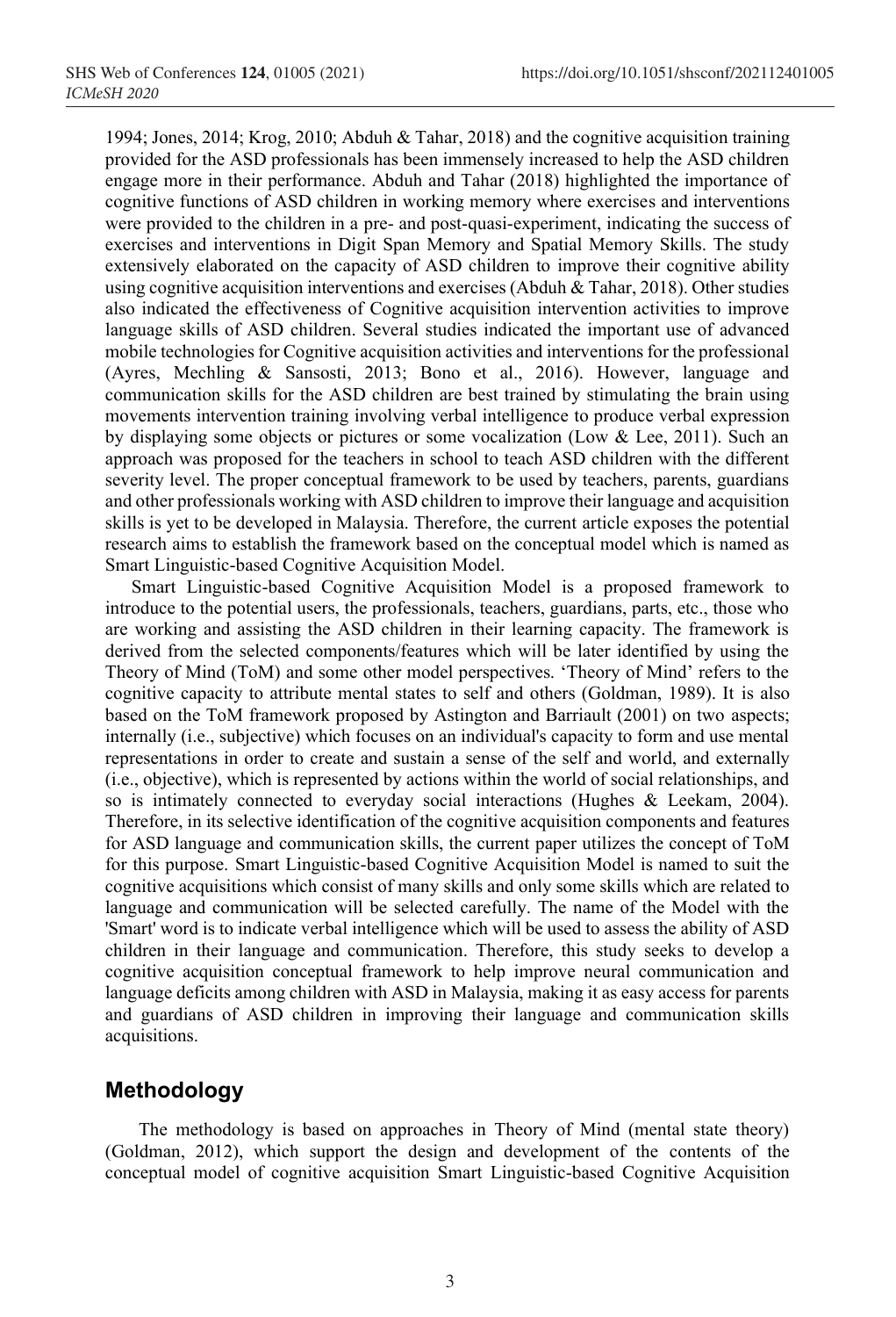framework. It is also based on the ToM framework proposed by Astington and Barriault (2001) on two aspects, which are internal (i.e., subjective), focuses on individual's capacity to form and use mental representations in order to create and sustain a sense of the self and world, and external (i.e., objective), represented by actions within the world of social relationships, and so is intimately connected to everyday social interactions (Hughes & Leekam, 2004). This concept paper proposes three research objectives; 1) to identify the components and features of a Cognitive acquisition programme that supports the development of language and communication acquisition skills of ASD children, 2) to incorporate the components and features identified in (1) into a framework for development of Smart Linguistic-based Cognitive acquisition Model, and 3) to evaluate the effectiveness of the proposed Smart Linguistic-based Cognitive acquisition Model in terms of its concept's functionality and accuracy from the potential users. Such objectives are in line with the development of the three research questions to support this qualitative method for the framework analysis; 1) what are the components and features of Cognitive acquisition that support the development of language and communication skills of ASD children?, 2) how can the components and features identified in (1) be incorporated into a Smart Linguisticbased Cognitive Acquisition Model?, and 3) what is the effectiveness level of the established framework identified in (2)?.

#### **Sample**

There will be a selection of 20 ASD professionals from 4 disciplines experts; psychology, communication, linguistic, and IT expert to evaluate 5 components that will be established from the theory of mind. in Psychology, Language and Communication with substantial experience in cognitive skills acquisition programmes for ASD children in cognitive stimulation will be purposively identified from different autism centres. The purpose of recruiting the 20 sample is to identify the proper selection of cognitive skills acquisition components, specifically language and communication abilities of ASD children to be incorporated in the conceptual model of Smart Linguistic-based Cognitive Acquisition. This selection is particularly described further in phase 1 of research procedure.

#### **Procedure**

The study consists of four phases (i.e. identifying and analyzing components and features of the Cognitive acquisition, from the existing theories and models perspective, supporting the language and communication skills development of ASD children, interviewing the ASD professionals, incorporating components and features identified in phase 1 and verified in phase 2 into a Smart Linguistic-based Cognitive Acquisition Model, and establish the conceptual model that incorporated Cognitive Acquisition in Language and Communication Skills for ASD children within the Smart Linguistic-based Cognitive Acquisition Model framework)

#### **Phase 1**

Identifying and analyzing components and features of Cognitive acquisitions supporting the language and communication skills development of ASD children. Cognitive acquisition components will be identified and selected based on the existing theories and models perspective that support the language and communication skills acquisition development of ASD children. The selected components will be validated by content experts to ensure that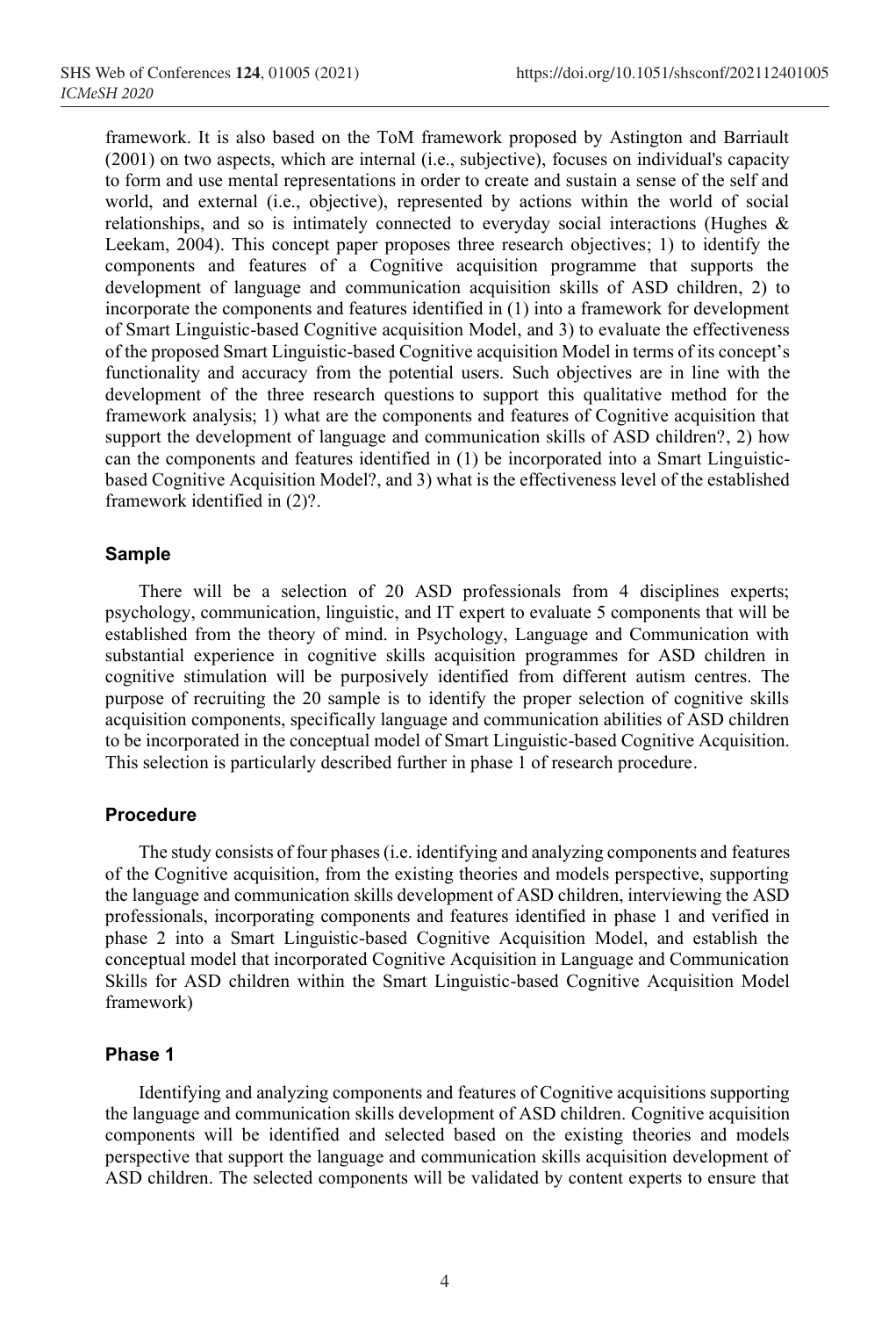these components would be the most appropriate for improving the language and communication skills acquisition development and are suitable to be used by the Malaysian ASD children population. This phase will involve a systematic review/meta-analysis in the selection of the components/features of cognitive acquisitions for language and communication development of ASD children. Using different perspectives from the theories and other past studies to assist the researchers in the selection of the cognitive skills acquisition components. n this stage, data on ASD language and communication skills acquisition will be collected in order to identify and select some relevant research related to the features/components of cognitive acquisition of ASD children. This is also to study the previous research which discussed the components of language and communication skills of ASD children.

#### **Phase 2**

Interviews with 20 professionals in cognitive skills acquisition for language and communication components. After completing the selection process, the ASD professionals will be interviewed face to face by trained enumerators based on an interactive flexible interview guide. The enumerators will be the three experts in psychology, IT, and communication. They will be asked about their experiences, perspective of the process and impact of the selected components on the language and communication skills acquisition development of ASD children. The interviews will be recorded and transcribed using content analysis to identify the most appropriate components and features of ASD cognitive skills acquisition to be incorporated into a conceptual model of Smart Linguistic-based Cognitive Acquisition Model. The professionals will be interviewed on the validation of the selected cognitive skills acquisition components to be used, later, by those other professionals and parents who educate and train the ASD children's ability in language and communication. After the interview with 20 content expert ASD professionals, it will be transcribed to develop coding. Thematic analysis will then identify specific themes generated for each component in language and communication to be used in more details by the ASD teachers, guardians, parents etc., later, for lesson delivery. Those selected components will be used to be administered to ASD children. The administration process will be later observed and rated by two observers to obtain inter-observers reliability. The components will be presented in the Model framework to be used by the professionals who educate and train the ability of ASD children in language and communication to improve.

#### **Phase 3**

Incorporating components and features identified in phase 1 and verified in phase 2 into a Smart Linguistic-based Cognitive Acquisition Model. The specific selected and verified components and features of Cognitive acquisition will be used in facilitating the development of Smart Linguistic-based Cognitive Acquisition Model. After the selection of the components and features identified in phase 1 and verified in phase 2 by the ASD professionals, the themes generated from the thematic coding in phase 2 via NVivo, will be presented to facilitate the development of a Smart Linguistic-based Cognitive Acquisition Model. In this phase, careful observation will be given to the details of the generated themes from the thematic coding. The researchers will analyse the use of the specific and selected features and components of cognitive acquisitions with the development of model assessment before establishing the concept into a Smart Linguistic-based Cognitive Acquisition Model framework. The specific details of generated themes from thematic coding show the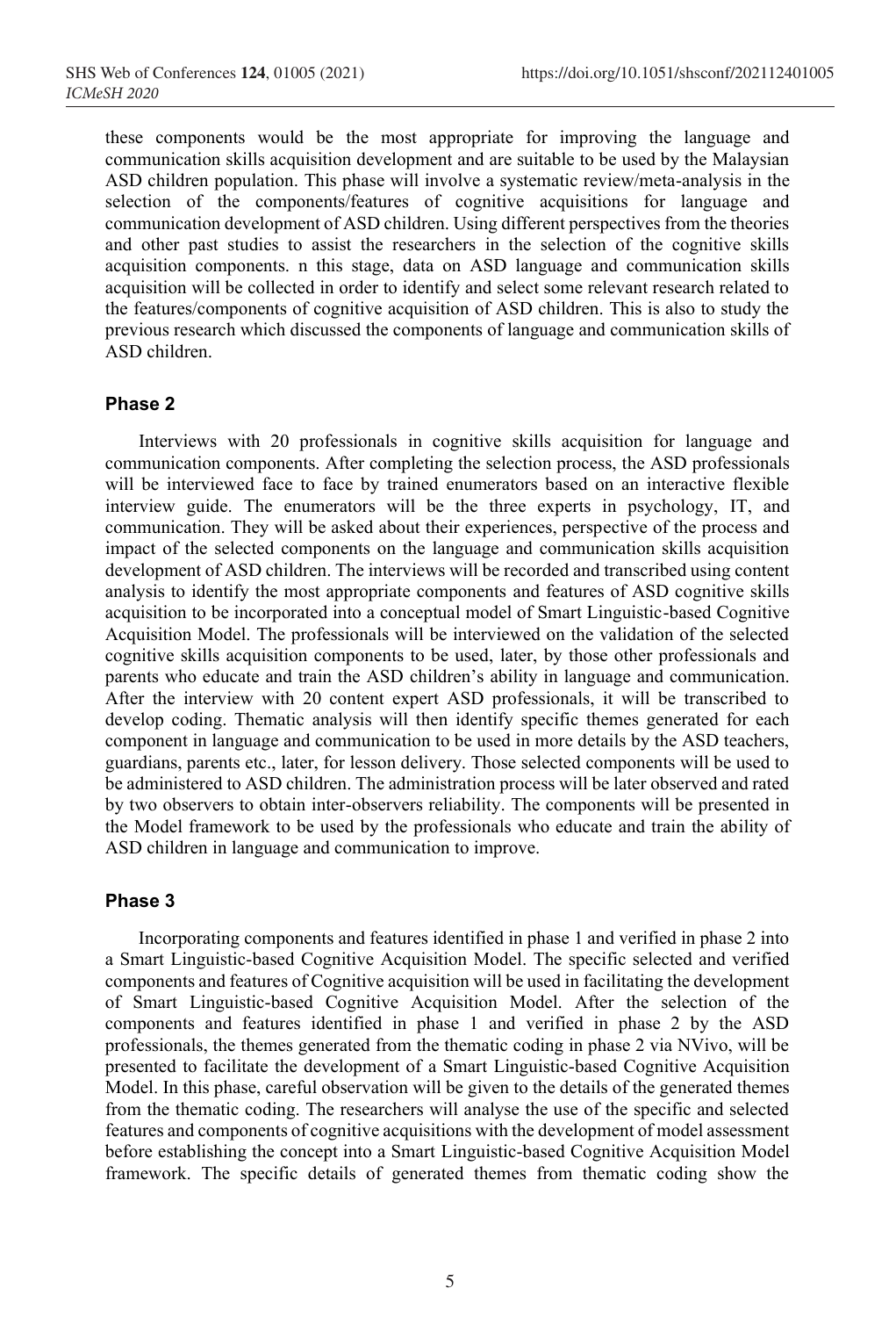conceptual framework incorporating the Model to be used by the professionals working with ASD children later. Each generated themes in each component of language and communication will be later evaluated by the professionals working with ASD children to help improve the cognitive skills acquisition of the children. The testing and evaluation will be in the form of Smart Linguistic-based Cognitive Acquisition assessment prepared by the researchers to be used by the professionals working with ASD children.

#### **Phase 4**

Establish the conceptual model that incorporated Cognitive Acquisition in Language and Communication Skills for ASD children within the Smart Linguistic-based Cognitive Acquisition Model framework. This final phase will involve the establishment of a Smart Linguistic-based Cognitive Acquisition Model, produced and presented in the Model Framework Assessment to facilitate the professionals, teachers, guardians, parents, etc., working with the ASD children in improving the language and communication skills of the children. This phase will have all assessment details to be a ready-used Model Framework assessment which will be utilised by the researchers to test and evaluate the Model. In this phase, the Model Framework will be hypothetically evaluated again using a quantitative survey method to disseminate the professionals working with the ASD children. The questionnaires will be adopted and adapted to suit the selected previous generated themes in phase 3 incorporating the specific features and components of cognitive acquisition. Using the purposive sampling technique in this final phase will help the researcher to analyse the use of this conceptual model for the concept's functionality and accuracy from the potential users which will establish an accurate, reliable and valid Smart Linguistic-based Cognitive Acquisition Model in this current study, to help improve language and communication skills of ASD children, thus enhance their cognitive development. In this final stage, the professionals, teachers, guardians and parents of the ASD children will be given the questionnaires for their feedback on the Model. The analysis will be run to test the hypothesis of the current study that the Smart Linguistic-based Cognitive Acquisition Model can facilitate the cognitive acquisition skills of language and communication development among ASD children.

### **Discussion**

This concept paper proposes a framework analysis which discussed the potential research work and investigation on the qualitative method to allow the researchers to collect data and to analyse data in accordance with main ideas to develop themes. This concept paper is in line with Malaysia's policy on equal educational opportunities for all children. The study is particularly relevant to the Malaysia Pre-school and Higher Secondary Education Blueprint 2015-2025, particularly Shift 7 and Shift 9. In Shift 7 – Leverage ICT to Scale-up Quality Learning across Malaysia - Providing Internet access and virtual learning environment, augmenting online content, and maximizing the use of ICT for distance and self-paced learning. In Shift 9 - Partners with Parents, Community, and Private Sector at Scale - Equip every parent to support their child's learning through a parent engagement toolkit and online access to their child's in-school-progress. It also addresses UNESCO's SDG goal 4 Quality Education of 4.5 Outcome Target – Gender Equality and Inclusion - eliminating gender disparities in education and ensuring equal access to all levels of education and vocational training for the vulnerable, including persons with disabilities, indigenous peoples, and children in vulnerable situations. Besides, the study is also applicable to the objective of the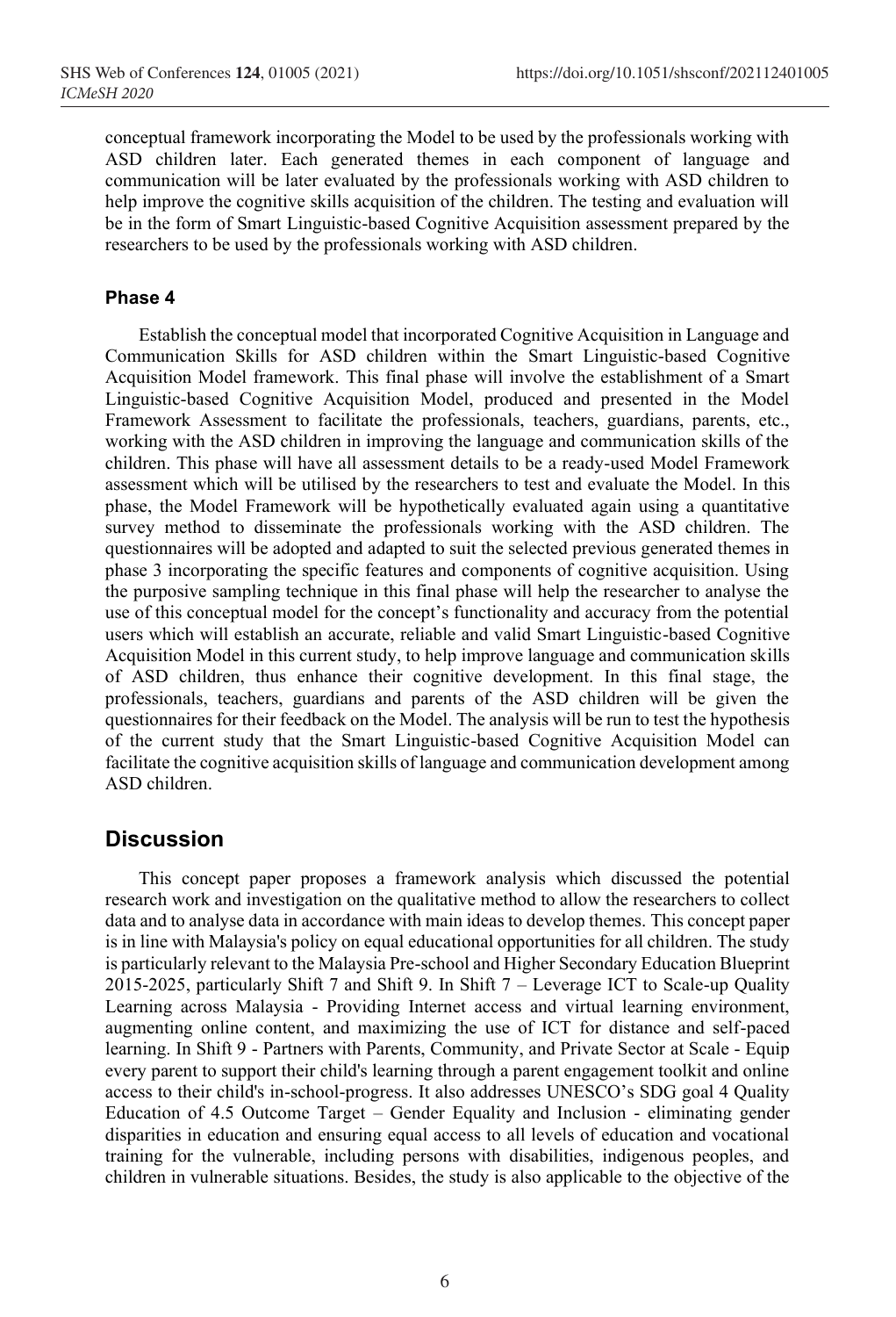Ministry of Women, Family and Community Development, Department of Social Welfare, Objective 4 - Enhancing the community's well-being through professional social welfare services, social development, and a strategic sharing of responsibilities.

In its effort for the community and society benefits, this conceptual framework paper helps to have improvement in ASD cognitive stimulation activities of language and communication skills with the use of Smart Linguistic Conceptual Model, improvement in the quality of teaching and learning in special, mainstream and inclusion criteria of education, and improvement of language and communication skills via Smart Linguistic-Cognitive Based Model.

As this concept paper seeks to identify the features in cognitive acquisition activities which will be used by parents, guardians, teachers, or other professionals in Malaysia to improve the language and communication skills of children with ASD, Smart Linguisticbased Cognitive Acquisition Model approach is introduced for ASD lesson delivery methods. Understanding the features and components of cognitive acquisition is important due to the typical characteristics of ASD children in language impairment and communication acquisition skills deficit (Bergland, 2014; Horlin et al, 2014; Krong, 2014; Robin, 2017; Nagarkar, et al., 2018) and would allow for addressing differences among ASD children. To date, past studies have yet to isolate and examine the features and components of cognitive acquisition activities that work well including investigating the extent to which the various features and components support ASD children learning especially towards their language and communication proficiency.

What current studies have shown is how effective cognitive acquisitions are. The current cognitive skills, used by professionals, is proven indispensable by many studies to improve the impairment in general (Sterling-Turne, et. al, 2001, Qi Meng, 2017) as well as in communication (Bergland, 2014; Kall et al., 2014; Lee, 2014) among ASD children. However, such studies only indicated the benefits of the cognitive skills with activities in the effort to increase the achievement of social and academic skills of ASD children (Hayes, et al., 2013; Razali et al., 2013; Vazou & Smiley-Oyen, 2014) as well as to increase their involvement in academic performance through the use of physical movements (Frith  $\&$ Happe, 1994; Sterling-Turne, et. al, 2001, Jones, 2014; Krog, 2010; Qi Meng, 2017) with positive effects on the brain and cognitive function of ASD children (Donelly et al., 2016). Additionally, the use of receptive and expressive language for children in ASD is mainly related to their cognitive level (Kjellmer, et al., 2011). Nonetheless, studies on the selected components and features of cognitive acquisitions which specify the function of language and communication skills of ASD children are yet to be found. Research on the selection and isolation of the features and components in language and communication acquisition skills have yet to be compiled for the establishment of a concept by using a Smart Linguistic-based Cognitive approach to stimulate the brain. The use of Smart Linguistic-based Cognitive in stimulating the brain activities of ASD children appears to have yet to be developed.

Therefore, the current study seeks to establish a conceptual framework that can be used in the future as a reference model before developing a technology-based lesson delivery for ASD children. This is to provide parents and guardians of ASD children with the programme to improve their language and communication acquisition skills deficiency. Additionally, fundamental study of merging the Cognitive Acquisition in Language and Communication proficiency with Smart Linguistic-based Cognitive Acquisition Model is important to ensure the framework is valid and reliable before it can be turned into a system that could potentially be used on computer operating systems as well as in the form of an App, such as Android and IOS. The introduction of such software and/or Application will make it very convenient for parents, caretakers, and guardians of children with ASD to guide the children in doing their exercises and enable them to practice intervention at their convenience. Such a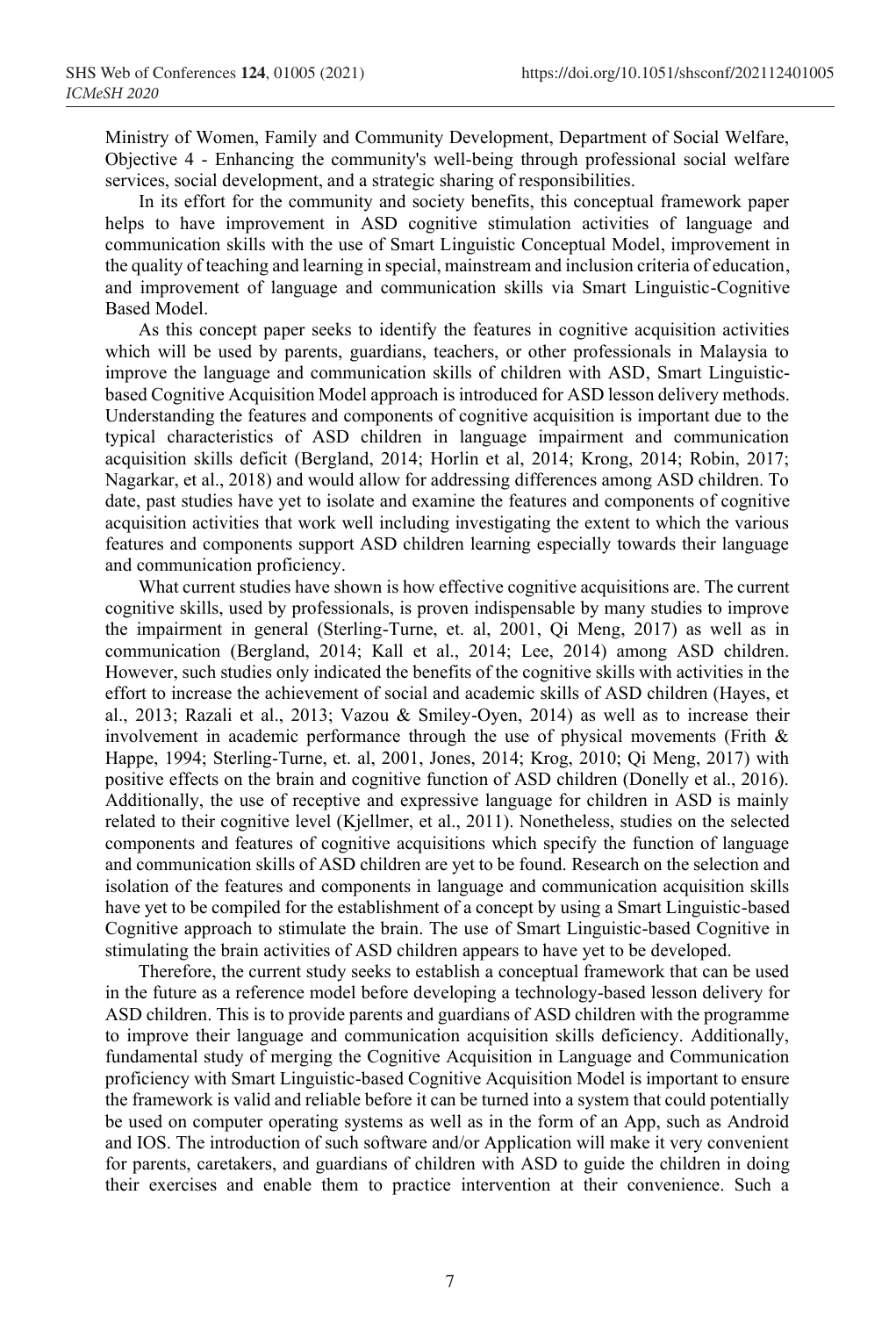conceptual model of cognitive acquisition is also beneficial to foster students' motor functions to interact with their peers and other people in their surroundings.

The concept will feature instructions that fit Language and Communication development which is also an emerging need of ASD education which impact the rise of academic achievements among students in schools, especially learning-disabled students (Nagarkar et al., 2018). The focus on academic performance among students is also from the use of accurate instructions which influence their learning ability, thus increasing achievements in content-based learning (Lin & He, 2019). Thus, it fulfils the demand of the learning for sustainability to further enhance the needs of autism education which also aims to provide the quality education with equality among Malaysian children. For this purpose, the current paper, therefore, will create a cognitive acquisition conceptual framework using the Smart Linguistic-based Cognitive Acquisition Model, where instructions of the cognitive acquisition skills and activities are presented with clear instruction. As the model will be presenting the selected components from the current cognitive skills acquisition features, obtained from the ToM frameworks and other models' perspectives, the current paper will develop its own conceptual framework of Cognitive skills acquisition functions as easy access for parents and guardians in Malaysia, to help their ASD children improving their language and communication acquisitions, to be used at their convenience, as part of autism education.

## **References**

Abduh, B., & Tahar, M. M. (2018). The Effectiveness of Cognitive acquisition and Brain Training Intervention on Working Memory Performance of Student with Learning Disability. Journal of ICSAR, 2(2); 105-111.

Alhowikan, A., M. (2019). Benefits of physical activity for autism spectrum disorders: A systematic review. Saudi Journal of Sports Medicine, 16(3); 163-167.

Astington, J. W. & Barriault, T. (2001). Children's theory of mind: How young children come to understand that people have thoughts and feelings. Infants and Young Children 13, 1-12.

Ayres, K. M., Mechling, L., & Sansosti, F. J. (2013). The use of mobile technologies to assist with life skills/independence of students with moderate/severe intellectual disability and/or autism spectrum disorders: considerations for the future of school psychology. Psychology in the Schools, Vol. 50(3): 259-271.

Berglan, C. (2014). Research links autism severity with motor skill deficiencies. Psychology Today. Retrieved from https://www.psychologytoday.com/us/blog/the-athletes-way/201404/research-links-autismseverity-motor-skill-deficiencies

Bono, V., Narzisi, A., Anne-Lise J., Tilmont, E., Hommel, S., Jamal, W., Xavier, J., Billeci, L., Maharatna, K., Wald, M., Chetouani, M., Cohen D., & Muratori, F. (2018). Goliad: A Gaming Platform for home-Based Intervention in Autism – Principles and design. Frontiers in Psychiatry, 7(70); 1-16.

Clack, K., E. (2013) Ecological Intelligence and Sustainability Education in Special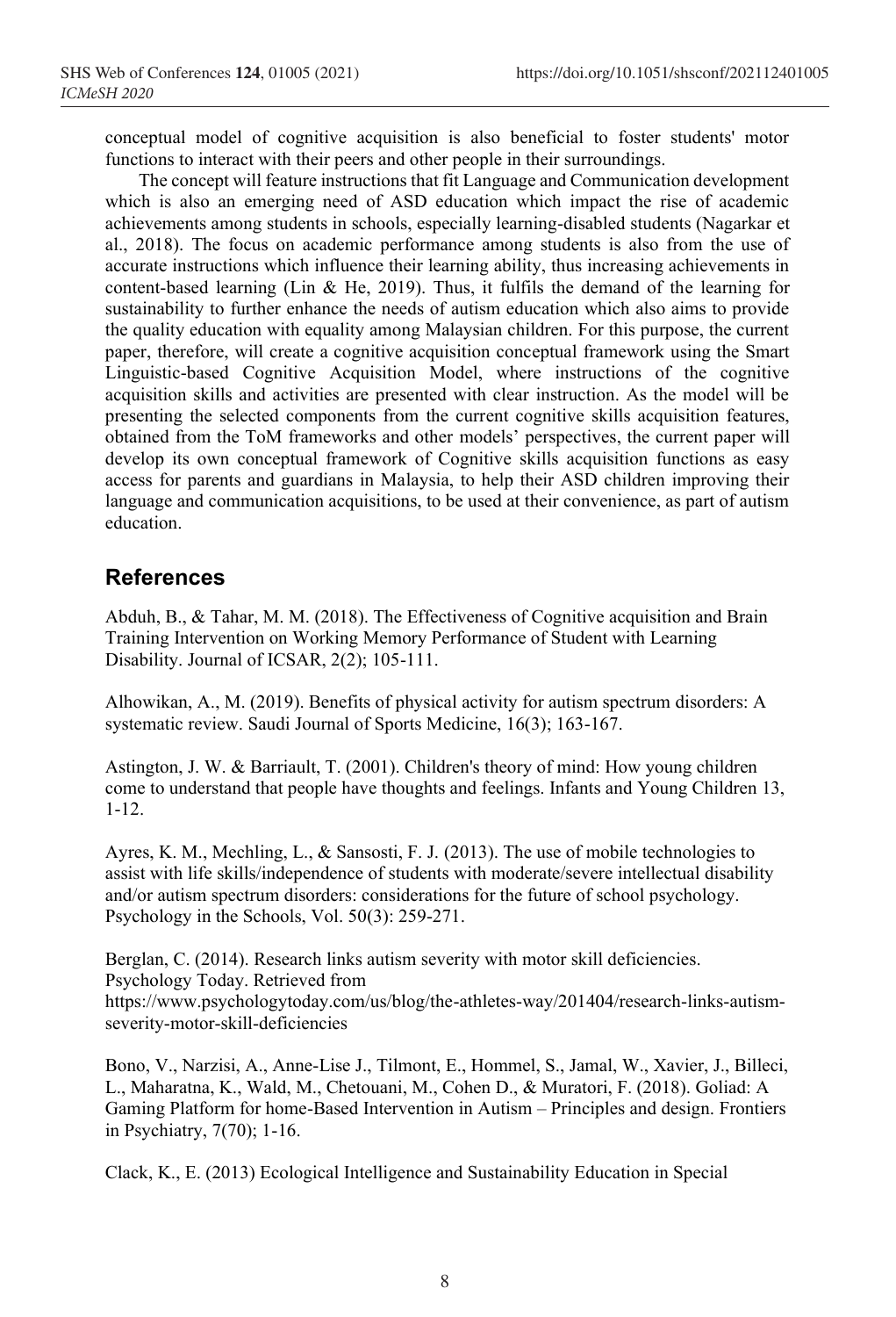Education. *A Multicultural Interdisciplinary Inquiry,* 38-45. Retrieved from https://files.eric.ed.gov/fulltext/EJ1045851.pdf

Camarata, S. (2014). Early identification and early intervention in autism spectrum disorders: Accurate and effective? International Journal of Speech-Language Pathology, 16(1), 1-10. doi:10.3109/17549507.2013.858773.

Caroline B. (2015). Exercise as an intervention for children with Autism Spectrum Disorder: Perspectives of education professionals. United Kingdom: Birmingham City University. Retrieved from https://espace.mmu.ac.uk/583523/1/Caroline%20Dissertation.pdf.

Dennison, P. E. (2003). What are Edu-K's three dimensions? Retrieved August 3, 2008, from http://www.braingym.org/faq.html.

Donnelly, J. E., Hillman, C. H., Castelli, D., Etnier, J. L., Lee, S., Tomporowski, P. Szabo-Reed, A. N. (2016). Physical activity, fitness, cognitive function, and academic achievement in children: A systematic review. Medicine and Science in Sports and Exercise, 48(6), 1197–1222. Retrieved from https://www.ncbi.nlm.nih.gov/pmc/articles/PMC4874515/

Fang, Q., Aiken, C. A., Fang, C., & Pan, Z. (2019). Effects of exergaming on physical and cognitive functions in individuals with autism spectrum disorder: a systematic review. Games for Health Journal, 8(2), 74-84.

Frith, U., & Happe, F. (1994). Language and Communication in Autistic Disorders. Philosophical Transaction of the Royal Society Biological Science, 346(1315): 97-104. Doi 10.1098/rstb.1994.0133.

Goldman, A. I. (1989). Interpretation psychologized. Mind and Language 4: 161-185.

Have, M., Nielsen, J. H., Ernst, M. T., Gejl, A. K., Fredens, K., Grøntved, A., & Kristensen, P. L. (2018). Classroom-based physical activity improves children's math achievement–A randomized controlled trial. PloS One, 13(12), e0208787.

Hayes, J. A., Baylot Casey, L., Williamson, R., Black, T., & Winsor, D. (2013). Educators' readiness to teach children with autism spectrum disorder in an inclusive classroom. The Researcher, 25(1), 67-78. Retrieved from http://www.nrmera.org/wpcontent/uploads/2016/02/Researcherv25n1Hayes\_et-al.pdf

https://www.ncbi.nlm.nih.gov/pmc/articles/PMC5357286/

Hays, J., & Reinders, H. (2020) Sustainable Learning and Education: A Curriculum for the Future. *International Review of Education, 66,* 29-52.

Hughes, C., Soares-Boucaud, I., Hochmann, J. & Frith, U. (1997). Social behaviour in pervasive developmental disorders: Effects of informant, group and 'theory-of mind. European Child & Adolescent Psychiatry, 6, 191-198.

Horlin, C., Falkmer, M., Parsons, R., Albrecht, M. A., & Falkmer, T. (2014). The cost of autism spectrum disorders. PloS one, 9(9). doi:10.1371/journal.pone.0106552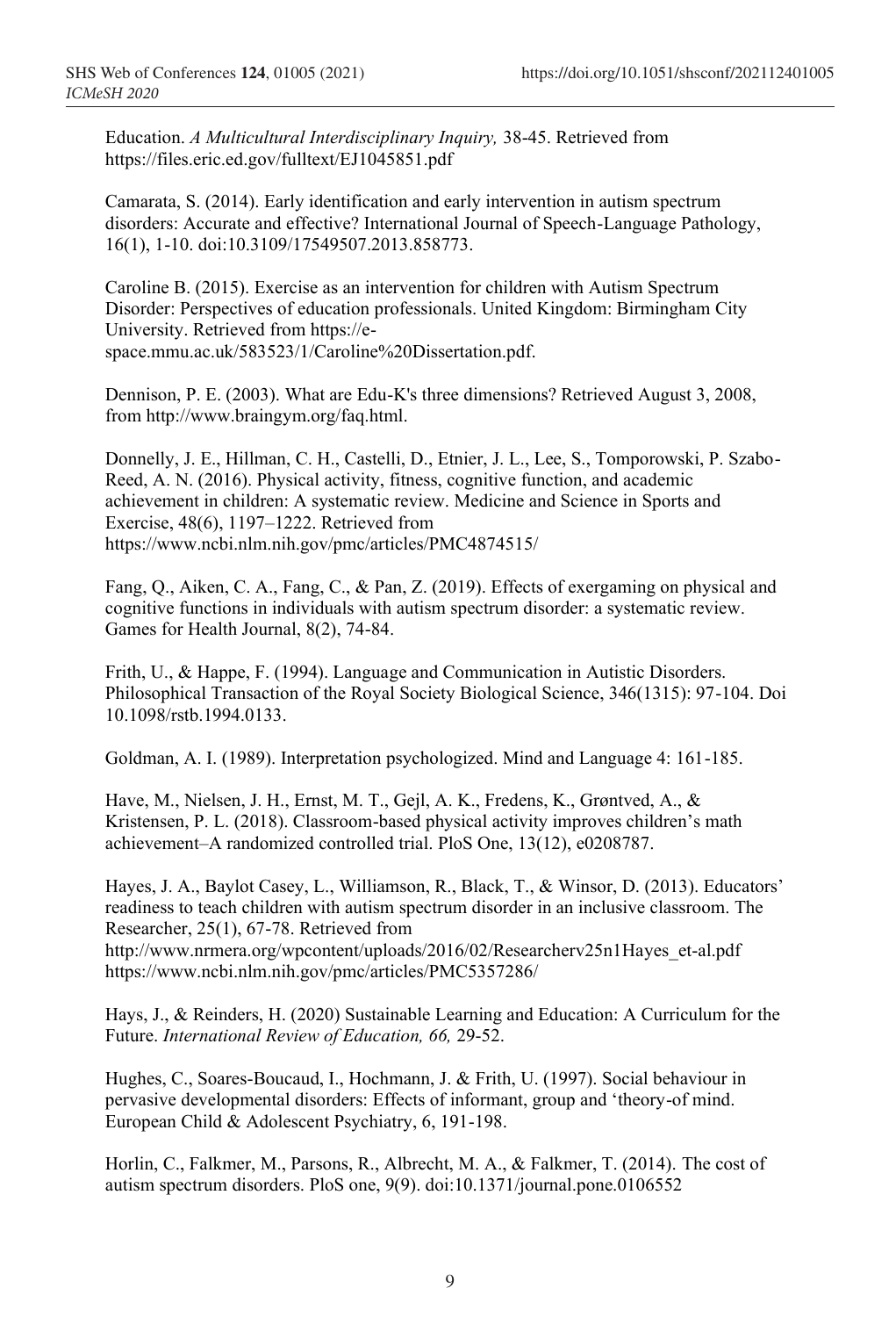Jiang, H., Cai, C., Ma, X., Yang, Y. & Liu, J. (2018). Smart home based on WiFi sensing: A survey, IEEE Access, 6, 13317–13325.

Jones, C. (2014). To evaluate the effectiveness of participation in specific motor learning activities, on the academic learning areas of grade 2 learners. (Theses and dissertation, Degree Master of Arts, University of Pretoria, South Africa). Retrieved from https://repository.up.ac.za/bitstream/handle/2263/50631/Jones\_Evaluate\_2015.pdf?sequenc e=1&isAllowed=y

Kall, L. B., Nilsson, M., & Linden, T. (2014). The impact of a physical activity program on academic achievement in a Swedish elementary school setting. Journal of School Health, 84(8), 473-480. doi: 10.1111/josh.12179.

Karen L. Bierman, C. E., Domitrovich, R. L., Nix, S. D., Gest, J. A., Welsh, M. T., Greenberg, C. Blair., Keith E. N., & Sukhdeep, G. (2008). Promoting Academic and Social-Emotional School Readiness: The Head Start REDI Program. Child Development 79(6): 1802–1817. Retrieved from Doi: 10.1111/j.1467-8624.2008.01227.x https://www.ncbi.nlm.nih.gov/pmc/articles/PMC3549580/#R5

Kjellmer L., Hedvall A., Fernell E., Gillberg C., & Norrelgen F. (2011). Language and communication skills in preschool children with autism spectrum disorders: Contribution of cognition, severity of autism symptoms, and adaptive functioning to the variability. International Journal of Research in Developmental Disabilities, (33)1: 1-306. https://doi.org/10.1016/j.ridd.2011.09.003

Kosmas, P., Ioannou, A., & Zaphiris, P. (2019). Implementing embodied learning in the classroom: effects on children's memory and language skills. Educational Media International, 56(1), 59-74.

Krog, S. (2010). Movement programmes as a means of learning readiness. University of South Africa, Pretoria. Retrieved from http://uir.unisa.ac.za/bitstream/handle/10500/3514/thesis\_krog\_s.pdf?sequence=1&isAllow ed=y

Laurent, Amy & Rubin, Emily. (2004). Challenges in Emotional Regulation in Asperger Syndrome and High-Functioning Autism. Topics in Language Disorders, 24, 286-297. http://doi.org/10.1097/00011363-200410000-00006

Lee, J. S. (2014). The relationship between student engagement and academic performance: Is it a myth or reality. The Journal of Education Research, 107(3), 177-185. doi: 10.1080/00220671.2013.807491

Lin, Y., & He, Y. (2019). Does Bilingual Instruction impact students' Academic performance in Content-Based Learning? Does Bilingual Instruction Impact Students'

Lindsay, S., Proulx, M., Thomson, N., & Scott, H. (2013). Educators' challenges of including children with autism spectrum disorder in mainstream classrooms. International Journal of Disability, Development and Education, 60(4), 347-362. doi :10.1080/1034912X.2013.846470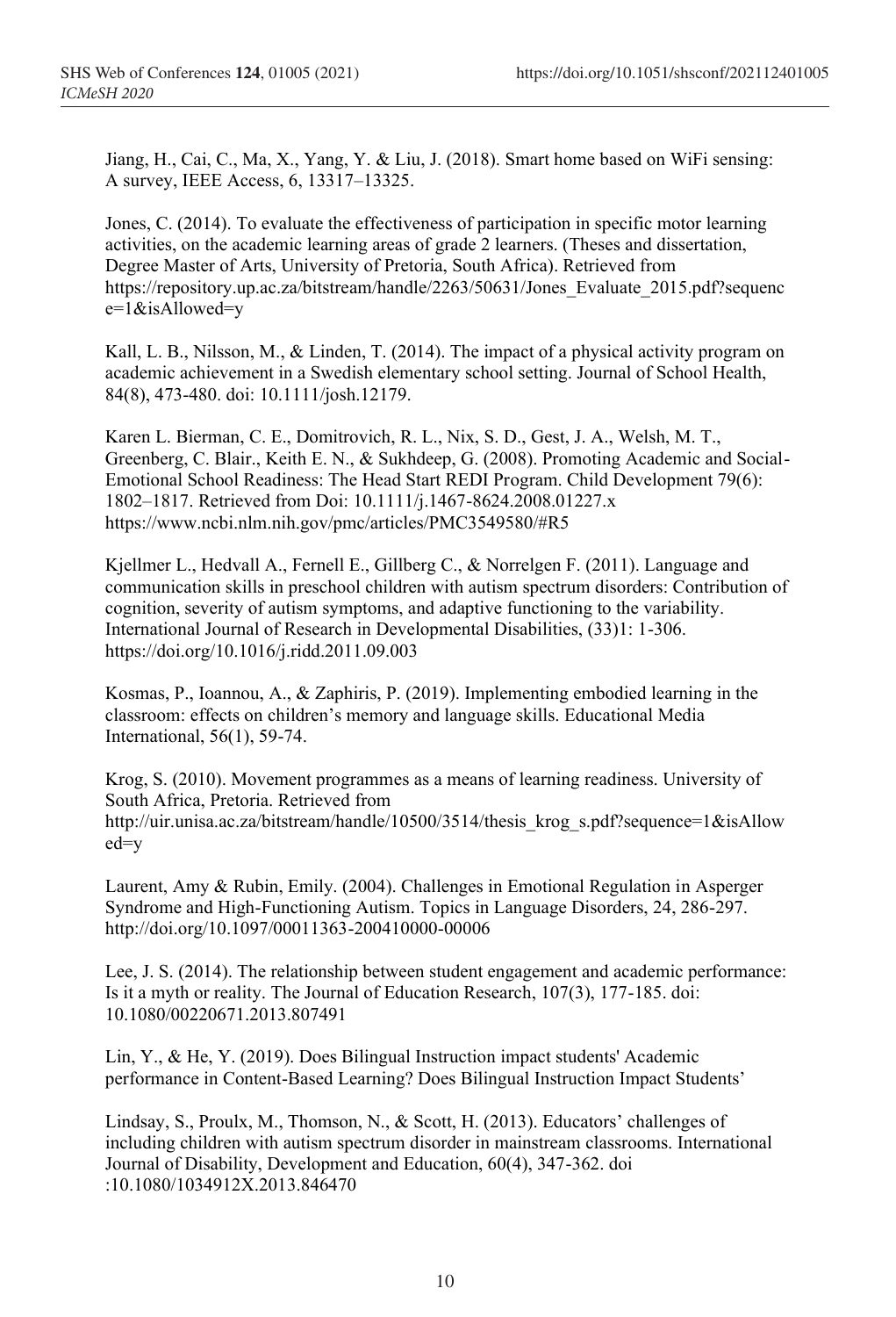Lisa A. R., & Natacha A. (2013). Autism Spectrum Disorders: Identification and Diagnosis. National Association of School Psychologists Communiqué Handout 38(8). Retrieved from http://www.squareonemd.com/wp-content/uploads/2013/07/Autism-Spectrum-Disorders-Dr.-Ruble.pdf

Low, H. M., & Lee, L. W. (2011). Teaching of Speech, Language and Communication Skills for Young Children with Severe Autism Spectrum Disorders: What Do Educators Need to Know? New Horizons in Education, 59 (3), 16-27.

Ma, X., Yao, T., Hu, M., Dong, Y., Liu, W., Wang, F. & Liu, J. (2019). A survey on deep learning empowered IoT applications, IEEE Access, 7, 181721–181732.

Nagarkar, R., Rokade, p., & Malwade, M. (2018). The effectiveness of cognitive acquisition activity on quality of life in autism spectrum disorder. International Journal of Healthcare and Biomedical Research, 6(2): 11-16

National Health and Morbidity Survey (2015). Non Communicable diseases, Risk-factors, and other Health problems, Volume 2. Retrieved from http://iku.moh.gov.my/images/IKU/Document/REPORT/nhmsreport2015vol2.pdf

Qi Meng (2017). Interventions promoting academic engagement for children with ASD in general education classroom. A systematic literature review. Retrieved from http://www.diva-portal.se/smash/get/diva2:1106562/FULLTEXT01.pdf

Razali, N. M,., Toran, H., Kamaralzaman, S., Salleh, N. M. & Mohd. Yasin, M. H. (2013). Teachers' perceptions of including children with autism in a preschool. Asian Social Science, 9(12). Retrieved from http://www.ccsenet.org/journal/index.php/ass/article/view/30079.

Robin L. (2017) Educating Students with Autism Spectrum Disorders: Partnering with Families for Positive Outcomes. New York: SAGE Publications.

Renzo, M., Castelbianco, F. B., Racinaro, L., Vanadia, E., & Rea, M. (2017). The Profile in Children with Autistic Spectrum Disorders: Clinical Assessments and Implications for Therapy. Autism Open Access, 7(3); 1-8. doi:10.4172/2165-7890.1000209.

Ribeiro de Oliveira, L., Brian, J., Kelly, E., Beal, D., Nicolson, R., Georgiades, S., Laboni, A., Fragiadakis, S. D., Ristic, L., Anagnostou, E., Sanjeevan, T. (2020). Exploring the use of the verbal intelligence quotient as a proxy for language ability in autism spectrum disorder. Research in Autism Spectrum Disorder, 73, 1-10.

Satu, E., & Helvi, K. (2008). The qualitative content analysis process. Journal of Advanced Nursing 62(1), 107-115. Retrieved from Doi: 10.1111/j.1365-2648.2007.046569.x

Spain, D., Blainey, S. H., & Vaillancourt, K. (2017). Group cognitive behaviour therapy (CBT) for social interaction anxiety in adults with autism spectrum disorders (ASD). Research in Autism Spectrum Disorders, 41, 20-30.

Sparapani, N., Morgan L., Reinhardt V. P., Schatschneider, C., Wetherby, A. M. (2016).